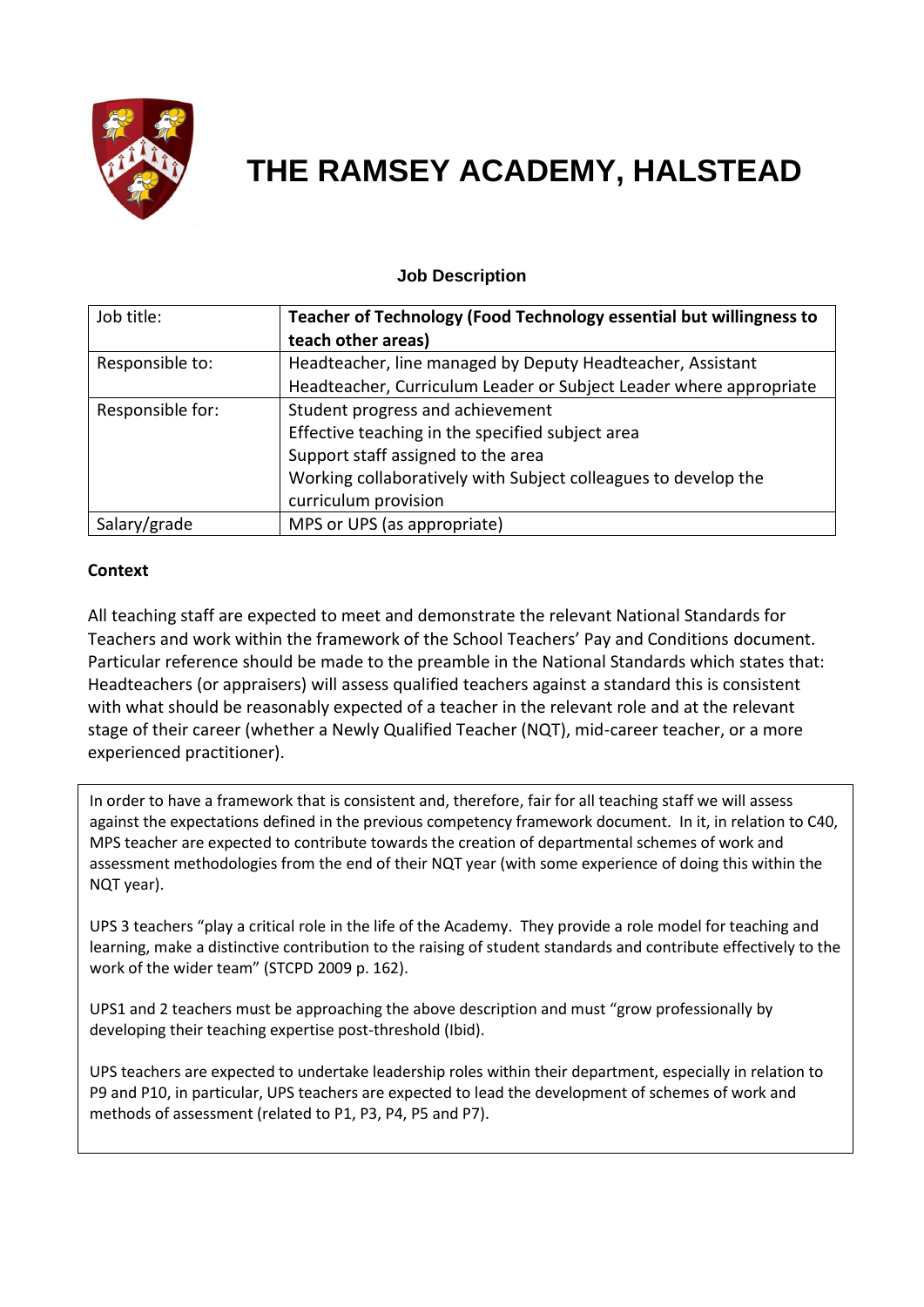### **Purpose**

To deliver the highest quality of Teaching and Learning through being an effective teacher and tutor who challenges and supports all students to achieve their best by:

- Inspiring trust and confidence in students and colleagues.
- Building team commitment amongst students and colleagues.
- Engaging and motivating students.
- Analytic thinking.
- Taking positive action to improve the quality of student's learning.

#### **Main Duties**

- To maintain a thorough and up-to-date knowledge of the teaching of your subject(s) and to take account of wider educational developments relevant to your work.
- To plan tutor sessions, lessons and sequences of lessons to meet the individual, personal and academic developmental needs of students and so build their capacity as independent learners.
- To alert appropriate staff to problems experienced by students and to make recommendations as to how these may be resolved.
- To use a range of appropriate strategies and follow Academy policies for teaching, tutoring, behaviour management and classroom management.
- To use and analyse information based upon prior attainment data and benchmark examination performance data to establish and set expectations, targets and action plans for students in your teaching and tutor groups.
- To assess, monitor and record progress of students in your teaching and tutor groups; giving them constructive feedback and advice.
- To enable students to achieve well relative to their prior attainment and to make progress as good or better than similar students nationally.
- To communicate and discuss students' progress with parents and, where appropriate, to communicate and cooperate with persons or bodies outside the Academy.
- To follow agreed policies for communications in the Academy.
- To take part in marketing and liaison activities such as Open Evenings, Parents' Evenings, review days and liaison events with partner schools/colleges and to contribute to the development of effective subject links with external agencies.
- To engage actively in the Academy's Performance Management review process.
- To take responsibility for your own professional development within the context of the Academy's Continuing Professional Development Policy and use the outcomes to improve your tutoring and teaching and your students' learning.
- To make an active contribution to the development of the Academy's policies, including team development plans and the overall School Improvement Plan.
- To contribute to the process of Academy self-evaluation as it relates to School Improvement and Ofsted requirements, taking full account of quality standards and performance criteria.
- To ensure the effective and efficient deployment of classroom support while working as a member of a designated team and contributing positively to effective working relations within the Academy.